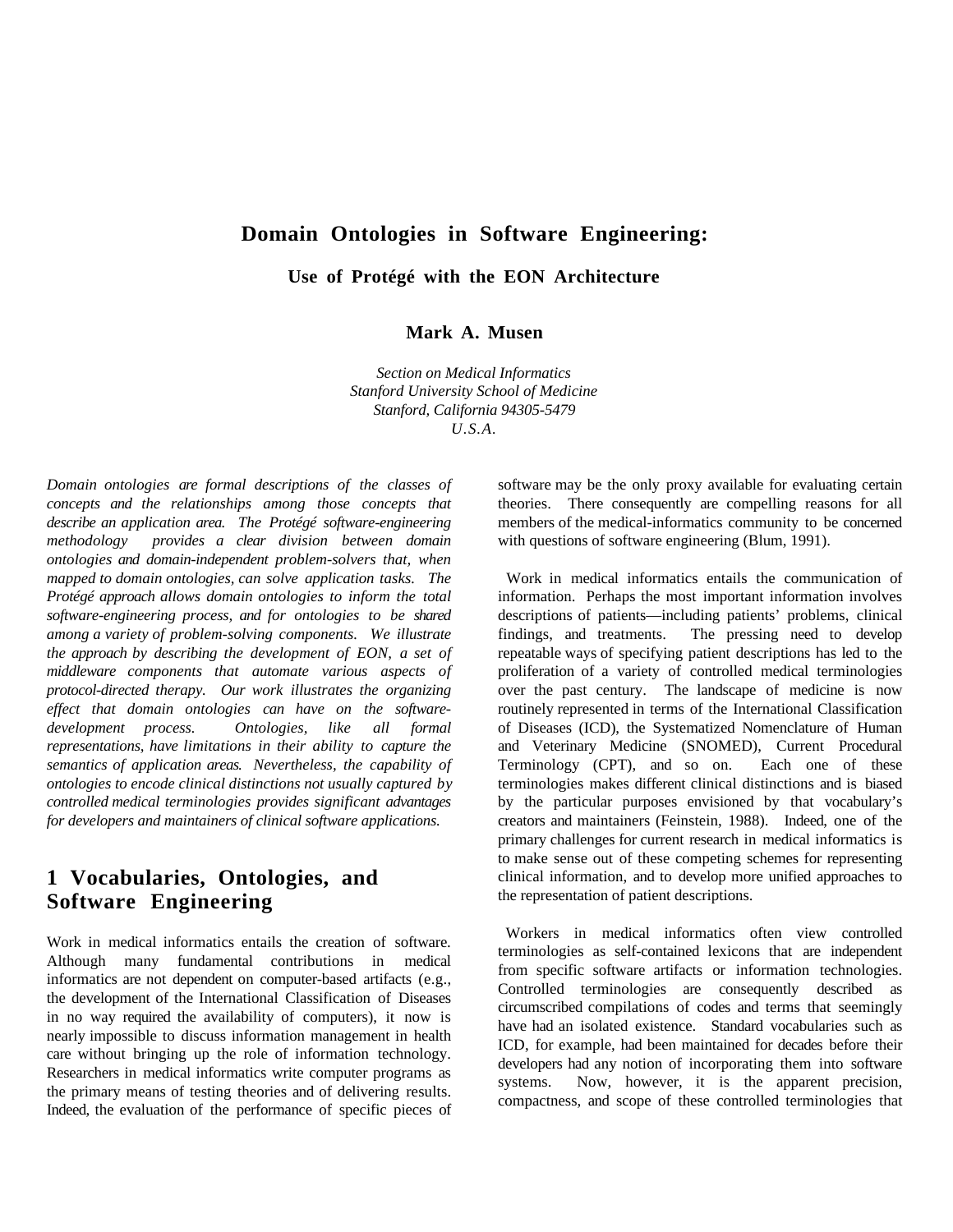make it only natural to rely on such representations for many computer-based clinical applications. The desire to build computer-based medical-record systems and other complex software systems for health care now make it essential to examine how controlled terminologies function as structures within computer programs. Thus, we must clarify the role of standard vocabularies in the engineering of clinical software applications.

 In recent years, as workers in medical informatics have become increasingly concerned with the development and use of controlled terminologies to capture complex patient descriptions, workers in computer science have sought new ways to manage the inherent complexity of large software systems. The practice and theory of software engineering has been evolving, with increasing emphasis on component-based architectures that allow for modularization, encapsulation, and distribution of units of program code (Orfali et al., 1966). One particularly significant trend has been the growing recognition of the importance of the models of application areas that are embedded within computer programs, and of the value of making those models more explicit, editable, and maintainable (Sutcliffe et al., 1996). These models of application areas are called *domain models*. For programs such as word processors, the domain model is one of textual documents, of the components of such documents, and of the changes that users may wish to make to documents. All the tasks that a word-processing program can perform must be expressed in terms of this domain model; it is impossible for the user to express a desire to modify some portion of a document unless that portion can be represented in terms of the underlying domain model.

 For programs such as computer-based patient-record systems, the domain model is one of patients, of their medical problems, and of the interventions that health-care workers may make in the management of patients. There is nothing that the user of a computer-based medical-record system can say about a patient that is not in some way a component of the domain model. The creation of precise, well-scoped domain models for clinical information systems is of central importance in medical informatics, and should benefit from software-engineering principles that make the models (and the controlled terminologies from which those models are built) both explicit and manipulable. Although there are several object-oriented analysis approaches that allow software engineers to define comprehensive domain models when software systems are first designed (e.g., Booch, 1994), the models do not usually become permanent constituents of the resulting systems. Moreover, once the computer systems are finally implemented, system maintainers cannot modify the models without worrying about how their changes might affect existing program code that may make assumptions about the initial model formulations.

 For more than a decade, our laboratory has been developing a software-engineering methodology known as Protégé (Musen et al., 1995a) that assists software developers in creating and maintaining explicit domain models, and in incorporating those models directly into program code. Protégé allows system builders to construct software systems from modular components, including (1) reusable frameworks for assembling domain models and (2) reusable domain-independent problemsolving methods that implement procedural strategies for solving tasks (Eriksson et al., 1995).

 Protégé allows reuse of frameworks for building domain models through its support for declarative *domain ontologies*. An ontology enumerates the concepts that are relevant in an application area, providing a universe of discourse. An ontology defines classes of concepts and relationships among those classes. Typically, however, an ontology does not include information about *instances* of any given class (Guarino and Giaretta, 1995). Thus, an ontology for a computer-based patient-record system might declare that *patients* are treated by *physicians*, but the ontology would not specify the identities of particular patients or physicians. In many ways, an ontology can be viewed as the equivalent of a *schema* in database terms. Whereas controlled terminologies such as ICD provide an enumeration of instances of clinical descriptors—with only implicit representation of an organizing framework for the classes of those descriptors—ontologies emphasize the organizing framework, at the expense of being exhaustive about listing possible instances of the classes of concepts. Although the philosophical distinctions can be a bit enigmatic, for the purposes of this paper, when we combine a domain ontology with an enumeration of the instances intended by that ontology for a particular application, the resulting set of classes and instances is what we call a *domain model*.

 In the Protégé methodology, we provide a clear separation between a developer's specification of a domain ontology, her declaration of *instances* of the classes defined by the domain ontology, and her mapping of the domain-specific information to a particular problem-solving method (Eriksson et al., 1995). This distinct division between the target system's domain model and the system's procedural, problem-solving method is reflective of trends in the engineering of both knowledge-based systems and conventional software (1) to clarify a program's domain model and (2) to allow developers to edit and adapt that model. In the Protégé approach, when developers edit the ontology that provides the framework for specification of the complete domain model, they automatically allow generation of a domain-specific, interactive knowledge-acquisition tool that permits users easily to enter the relevant instances of the concepts defined by the ontology (Eriksson et al., 1994). The edited domain ontology also becomes available to the application system that Protégé is used to construct—shaping the interactions of end users with the resultant computer program.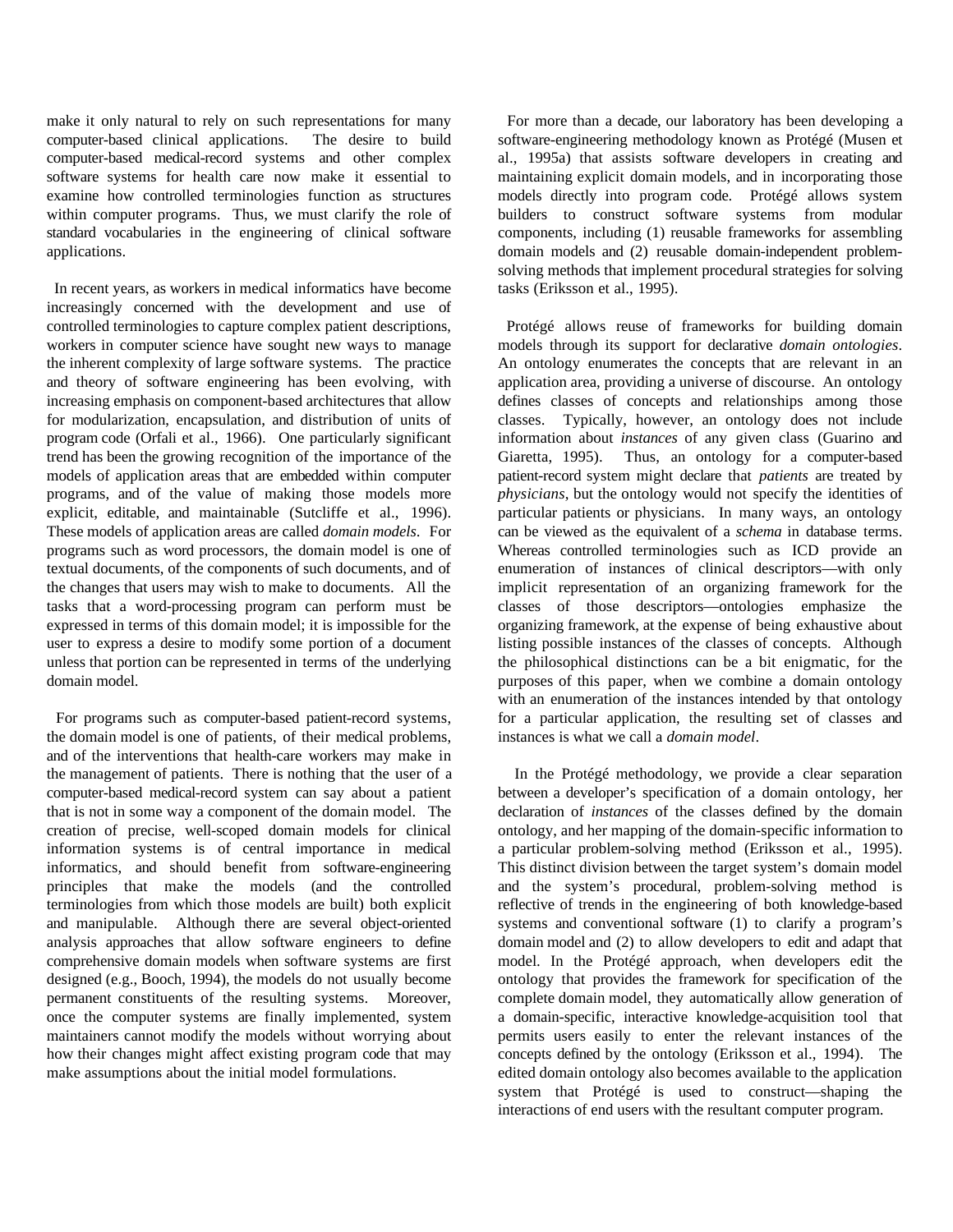

*Figure 1: The EON architecure. EON comprises a number of problem-solving components (e.g., programs that plan protocol-based therapy and that determine whether a patient potentially is eligible for protocols) that share a common knowledge base of protocol descriptions. The protocol domain ontolology, created with the Protégé system, defines the format of the protocol knowledge base. The same ontology also defines the schema for the Tzolkin database mediator, a system that channels the flow of patient data between the problem-solving components and an archival relational database. The entire architecture is embedded within a clinical information system that can use the domain ontology to fashion its user interface.*

 In this paper, we discuss how we have used Protégé to build a computer-based patient-record system that assists providers in the application of clinical practice guidelines and protocols. We show how the approach allows (1) principled construction of a domain ontology, (2) instantiation of that ontology with domain facts, and (3) generation of an application program that developers can easily maintain and modify over time. We emphasize the relationship between standard, controlled terminologies and the domain ontologies that form the foundation of building application systems using Protégé. Our work demonstrates the use of explicit domain ontologies in shaping all aspects of the software process, and suggests how the incorporation of those ontologies directly into the resulting software systems can lead to enhanced development and to improved system maintenance.

## **2 The EON Architecture for Protocol-Based Care**

 We will ground our discussion in an example: the use of the EON architecture to automate protocol-based care. Although the Protégé methodology (Musen et al., 1995; Eriksson et al., 1995) and the use of Protégé to construct decision-support systems based on the EON architecture (Tu et al., 1995; Musen et al.,

1996) have been presented previously, it is helpful to review here how our group has used Protégé to create a family of application systems that provide assistance with protocol-based patient care. In the example that follows, we emphasize the role of the domain ontology both in driving the software-engineering process and in providing a structure for the data on which the ultimate application program operates.<sup>\*</sup>

 EON is an application system that comprises a number of modular components (Figure 1). The architecture is intended to be embedded within a clinical information system, processing clinical data to offer decision support concerning various aspects of protocol-based care. The architecture contains three classes of components:

 EON contains **problem-solving modules** that perform the computations necessary to automate specific tasks associated with guideline-directed therapy. One such module takes as input a standard clinical protocol description and relevant patient data, and generates as output a situation-specific treatment plan for the

 \* Previous descriptions of Protégé that have appeared in the literature have depicted a version of the system that runs under the NeXTSTEP operating system; the version of Protégé depicted in this paper runs under Windows NT and Windows 95. At the same time, the particular components of the EON architecture have evolved significantly since the most recent published description of EON (Musen et al., 1996).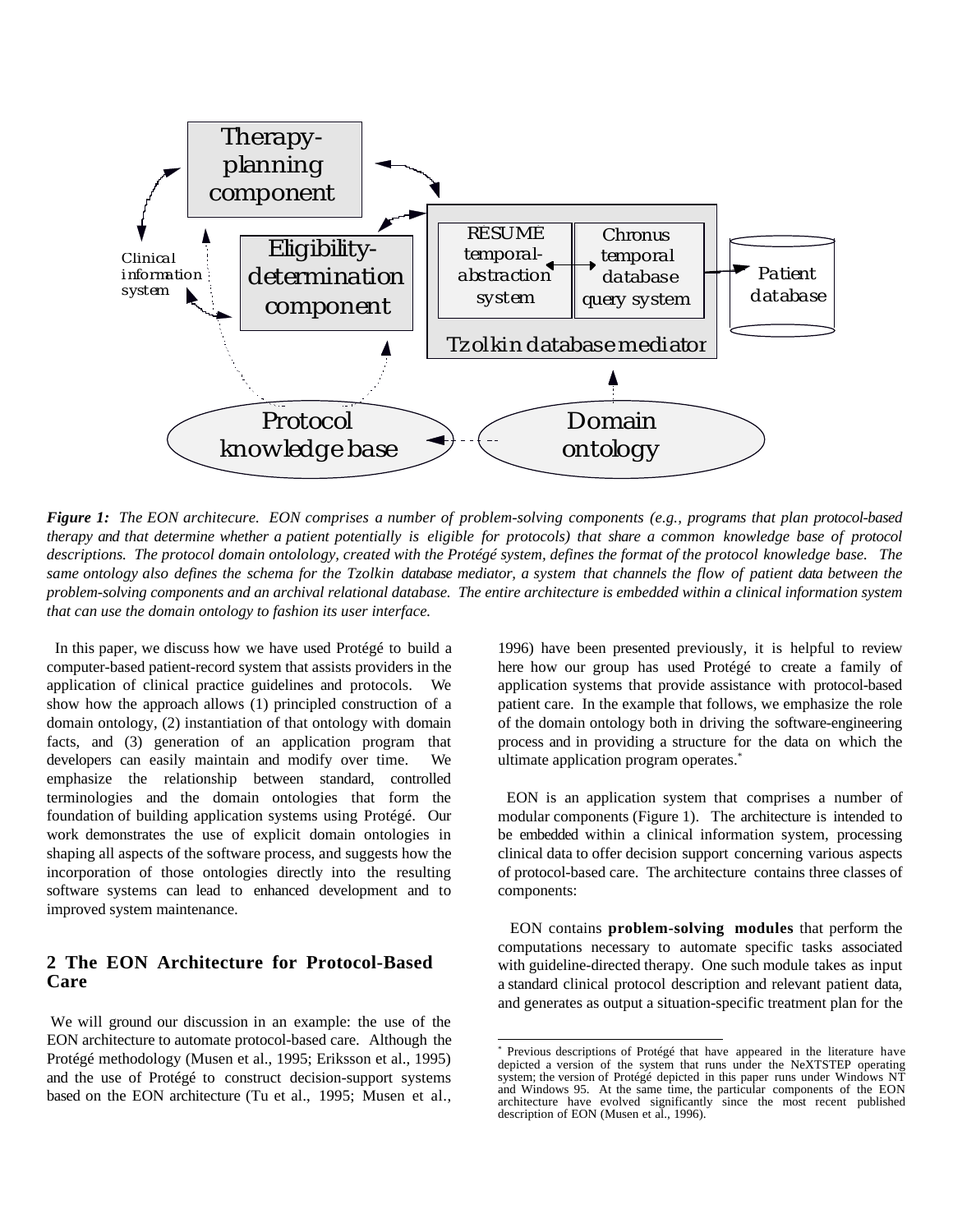current patient encounter (Tu and Musen, 1996). Another module takes as input a standard protocol description and relevant clinical data, and generates as output the qualitative likelihood that a patient is eligible for the given protocol (Tu et al., 1993). The EON architecture is extensible, so that other problemsolving modules easily can be added. For example, although we have not constructed such a module, the architecture readily would support incorporation of a component that might review provider decision making retrospectively and determine episodes of therapy that may have been noncompliant with specific guidelines.

 EON contains a **database mediator** that provides the conduit between the problem-solving modules and the clinical data stored in an archival database. This mediator, known as Tzolkin (Das et al., 1994), itself has two components: (1) the Chronus temporal data query system (Das and Musen, 1994) and (2) the RÉSUMÉ temporal-abstraction system (Shahar and Musen, 1996). When a problem-solving module, such as the therapyplanning component (shown in the upper left of Figure 1) wishes to resolve a question such as "Was there a past episode of moderate anemia that lasted for more than two weeks?", the problem-solving module passes the query to Tzolkin. Tzolkin (1) determines that *anemia* is not a primitive datum stored in the archival patient database, but rather is an abstraction of *hemoglobin*, values of which are indeed stored in the database, (2) uses Chronus to query the patient database for the hemoglobin values, and (3) uses the RÉSUMÉ abstraction system to determine whether there are sequences of low hemoglobin values that constitute intervals of moderate anemia. Because all the temporal database management and all data abstraction operations are performed transparently by the Tzolkin mediator, none of the problem-solving modules in EON needs to duplicate these basic functionalities.

 EON contains a declarative **knowledge base** of protocol specifications, defining the sequences of interventions required by the each protocol or guideline, and the criteria that define whether patients are eligible for that protocol. These guideline specifications are essential run-time inputs to the problemsolving components that reason about protocol-directed patient care.

## **3 The Domain Ontology in EON**

All the software components in the EON architecture benefit directly from a shared, computer-based representation of the domain ontology that defines the form of all the data on which elements of the system may operate. There are no data interchanged among any of the EON components that do not emanate explicitly from the data definitions contained in the ontology. The domain ontology defines a precise and consistent

data model for all modules in the EON architecture. If developers should modify that ontology, then the changes will affect every component that accesses the corresponding data.

Figure 2 shows a portion of the domain ontology for EON represented in the Protégé Ontology Editor. The ontology comprises two different elements:

 The **guideline ontology** consists of a set of class definitions that describe concepts related to clinical protocols. This ontology indicates that guidelines have a set of authors, a set of clinical contexts in which the guidelines apply, and a set of eligibility criteria. A guideline has an intention (i.e., a purpose), and a sequence of steps that dictate the clinical actions that serve to achieve that intention.

 The **medical-specialty ontology** defines the particular clinical interventions that are typical for a given area of medicine, and the types of patient findings that are most commonly reported in a given medical discipline. By making the medical-specialty ontology an explicit component, we acknowledge that different classes of health-care providers tend to make different classes of observations about their patients and perform different kinds of patient-care activities. Oncologists, for example, may be particularly concerned with tumor histology and cytotoxic chemotherapy; physicians who care for people with AIDS, on the other hand, pay extreme attention to T-cell subsets and to the dosing of antiretroviral drugs. By editing the medical-specialty ontology, developers can tailor the data processed by EON to reflect the distinct requirements of particular clinical disciplines.

 The guideline ontology is generic, and independent of any medical specialty. To create a version of EON that is suitable for a particular medical specialty, the developer first must create an ontology that defines the concepts relevant for that specialty. The developer then must integrate the new medical-specialty ontology into the guideline ontology by defining subclass relationships that denote how the generic notions of (1) clinical findings, (2) patient problems, and (3) medical interventions in the guideline ontology relate to the detailed classes of concepts defined in the medical-specialty ontology. To date, our group has demonstrated this approach by constructing ontologies for protocol-based care in AIDS and breast cancer (Musen et al., 1996). Whereas our AIDS ontology includes medical interventions such as the administration of drug regimens and the scheduling of follow-up visits, the breast-cancer ontology adds several additional classes of interventions, such as surgery, radiotherapy, and home visits. The distinctions made by each ontology reflect elements that medical specialists with whom we have collaborated have found important for their respective practices.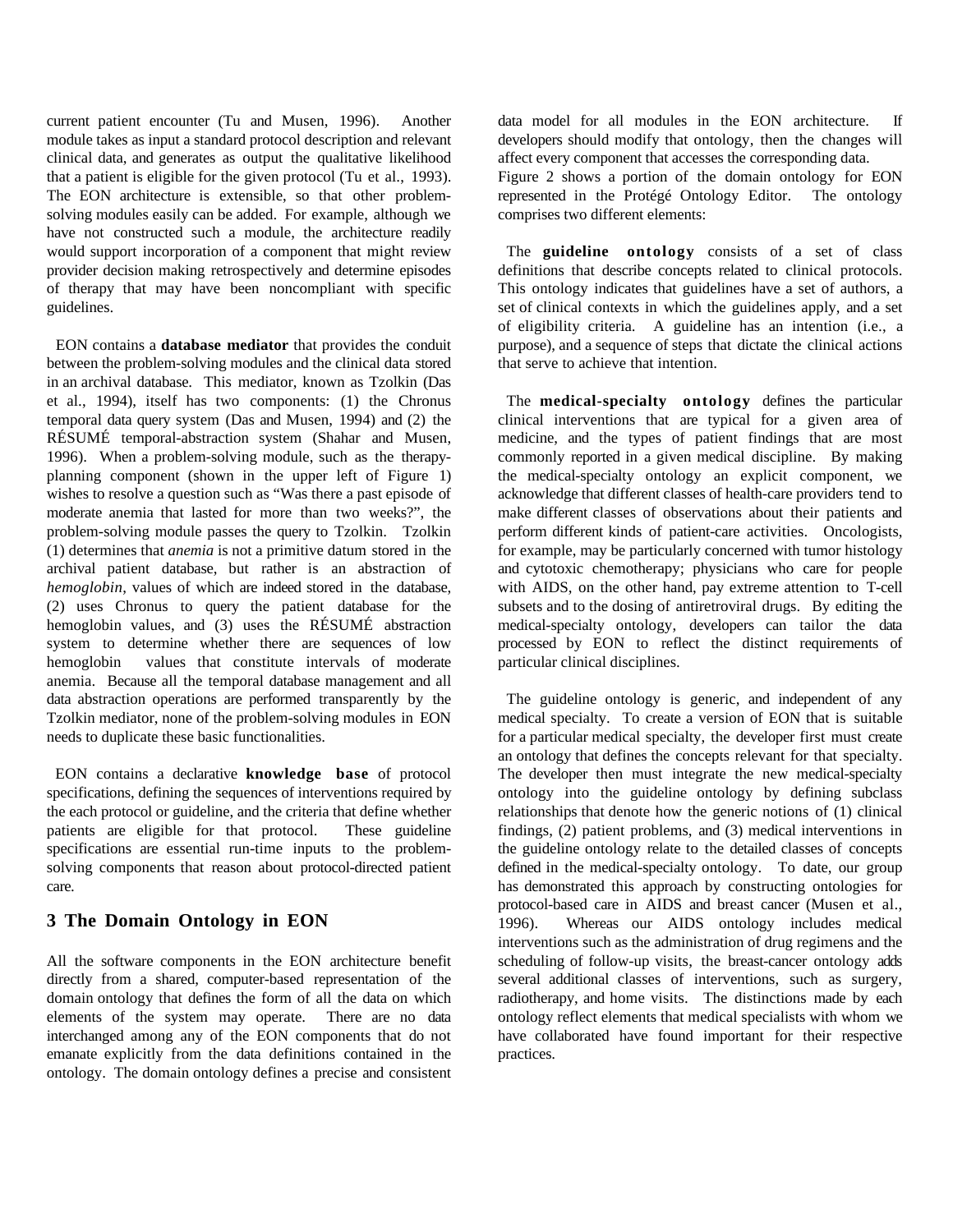

*Figure 2: The domain ontology for guideline-based care in the Protégé Ontology Editor. The panel in the upper left of the screen shows the hierarchy of classes in the ontology. The user has selected the class guideline, which, as we see in the panel in the upper right, contains an attribute called steps. The user has invoked the slot editor for this attribute, which appears at the lower left of the screen. The information in the slot editor indicates that the steps of a guideline are denoted by instances of more specialized classes in the ontology, such as instances of action\_step, condition\_step, and so on.*

### **3.1 Knowledge Acquisition**

The Protégé system uses a domain ontology to generate automatically a custom-tailored tool that developers use to enter the instances of the concepts entailed by the ontology (Eriksson et al., 1994). This knowledge-acquisition tool allows system builders to complete the specification of a domain model by adding to the ontology specific propositional statements that instantiate that ontology for a given application area. Thus, the EON guideline ontology, when merged with a medical-specialty ontology for breast-cancer therapy, is used by Protégé to create a knowledge-acquisition tool that allows developers to describe instances of breast-cancer guidelines (Figure 3). When comparing the knowledge-acquisition tool with the domain ontology in Figure 2, we can see how the *classes* in the ontology define expectations for the *instances* to be acquired by the knowledge-acquisition tool. The data type and expected

cardinality of each attribute of each class in the ontology determines the corresponding graphical widgets that appear in the knowledge-acquisition tool and that are used to acquire the instance information. Thus, guidelines have an attribute called *name* that has a data type of *string* and a cardinality of *single* (see Figure 2); the knowledge-acquisition tool accordingly acquires the name of the guideline using a single text box (see Figure 3). Guidelines also have an attribute called *steps* whose data type consists of instances of other classes (namely, *action\_step*, *condition\_step*, *synchronization\_step*, and *branch\_step*) and whose cardinality is multiple; the knowledge-acquisition tool acquires the steps of a guideline using a graph, where the nodes in the graph may be multiple instances of the different allowed classes. The automated generation of the knowledge-acquisition tool for entry of breast-cancer guidelines is driven directly from the domain ontology. The resulting tool uses the ontology to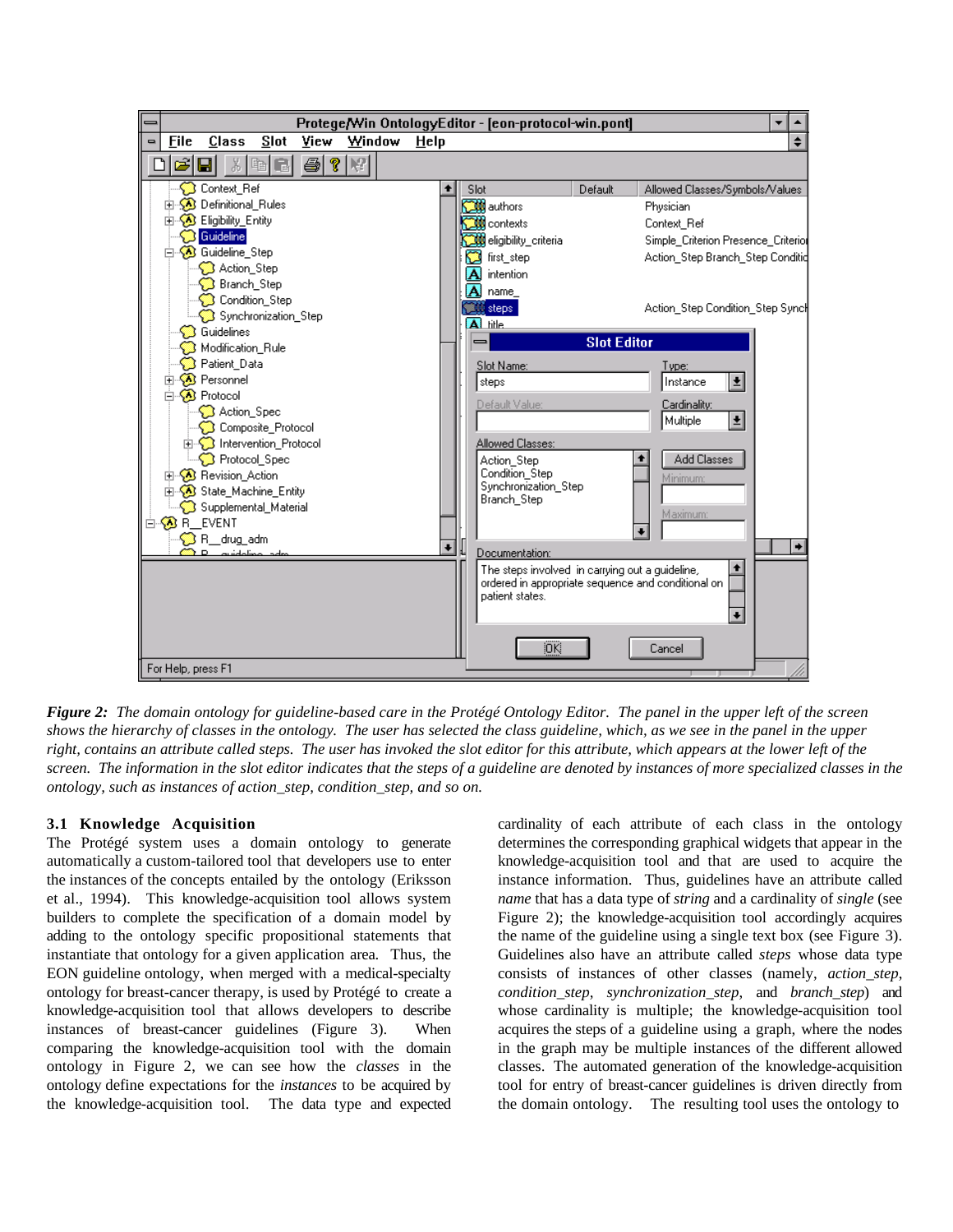

*Figure 3: A knowledge-acquisition tool for entry of breast-cancer protocol specifications. This tool is generated automatically from an ontology that combines the generic guideline ontology (see Figure 2) and an ontology that defines the classes of clinical findings, problems, and interventions associated with the care breast-cancer patients. Protégé constructed this particular window from the guideline class of the ontology. The protocol depicted in the figure specifies the knowledge required to carry out a clinical trial that compares the effects of conventional adjuvant chemotherapy with those of high-dose chemotherapy followed by bone-marrow transplantation.*

provide a framework for communicating with its user, where the semantics of each entry into the knowledge-acquisition tool are determined by the class definitions in the domain ontology.

#### **3.2 Problem Solving**

The electronic knowledge base that instantiates the domain ontology (the domain model), which is generated from a user's entries into the knowledge-acquisition tool (e.g., the description of Protocol EST2190 in Figure 3), becomes a shared component of the EON problem solving system (Figure 1). All the problem-solving modules in EON (i.e., the therapy planner, the eligibility-determination component, and any other module that may be developed in the future) use this common representation of protocol knowledge to perform their particular reasoning functions.

 The problem-solving modules are able to access the protocol knowledge base appropriately because system builders relate the input–output requirements of each problem solver to the classes and attributes in the domain ontology that provide the structure for the protocol knowledge base. Thus, the developer declares that the *plans* processed by the therapy planner correspond to *guidelines* in the domain ontology. For every datum processed by a problem solver, the developer must specify the appropriate mapping to the domain ontology in an explicit mapping relation (Gennari et al., 1994).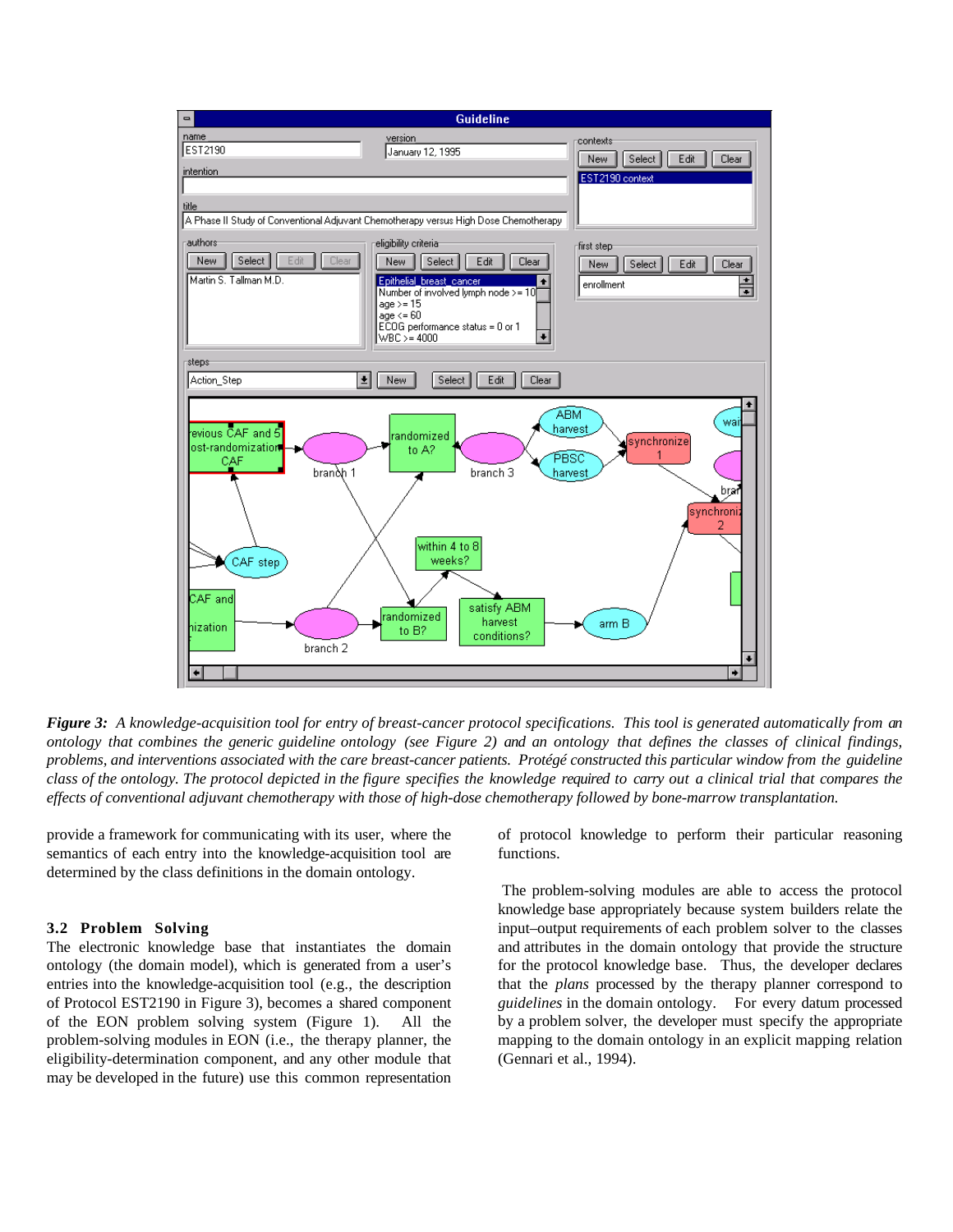The Protégé approach is quite different from that taken in traditional object-oriented programming, where both the domain knowledge (slots of objects and the values associated with particular slots) and the problem solvers (methods associated with specific objects) are bundled together. In traditional objectoriented programming, program execution is controlled by sending messages from one object to another, where each object encapsulates both data and the methods that operate on those data (Booch, 1994). In the Protégé approach, however, domain models (data) are kept completely separate from the problemsolving methods (programs) that may be applied to those models; the problem-solving methods are first-class entities that have formal parameters that must be mapped to the appropriate referents in the domain knowledge. The separation of problemsolving methods from the domain knowledge on which those methods operate is essential for component reuse. The architecture allows the same domain knowledge to be used by different problem-solving methods, possibly to solve completely different tasks (e.g., the tasks of planning therapy and of determining eligibility for protocols). Alternatively, developers can reuse a given problem-solving method with new domain knowledge to solve the same task in a new domain (e.g., to perform therapy planning either for AIDS or for breast cancer).

 The use of a shared, explicit domain model simplifies the system maintenance task considerably. If developers should need to update a protocol knowledge base, then no reprogramming of the problem-solving modules is ever necessary. The developers need only to substitute the new knowledge base for the old one. If the domain ontology that structures the knowledge base should change, then programmers may need to define new mapping relations, however. Once those new mappings are defined, then all new knowledge bases that are created using the revised ontology are readily incorporated into the architecture.

 EON's separation of the knowledge base from the problem solvers that operate on it is reminiscent of the situation in firstgeneration expert systems in which developers made a distinction between the knowledge base (typically a collection of rules or frames) and the *inference engine* that would operate on that knowledge base (Waterman et al., 1983). In first generation expert systems, however, the knowledge base did not consist of an explicit domain model that could serve as input to a variety of problem solvers. Instead, the knowledge base was always a set of representations that were dependent on one specific inference engine (e.g., the production-rule interpreter in a system such as EMYCIN). In first-generation expert systems, the knowledge base could be used to solve only one specific task. In EON, however, each task related to protocol-based care is addressed by a different problem-solving component that accesses the common protocol domain model. A problem-solver such as the therapyplanning component is a software module that operates on a model of clinical protocols—not an inference engine that operates on arbitrary rules or frames. All protocol models on

which the EON problem solvers may operate are direct extensions of the corresponding domain ontology created using Protégé.

#### **3.3 Data Definition and Manipulation**

Just as all the problem solvers in EON share a common static knowledge base of protocol descriptions, all the problem solvers share a common gateway to the patient data needed for real-time decision support. In the current version on EON, all problemsolving components use the Tzolkin database mediator (see Figure 1) as the common access path both to primary patient data (e.g., laboratory-test results, patient findings) and to abstractions of those data (e.g., intervals of possible drug toxicity or of disease progression). Tzolkin contains two modules: (1) the Chronus temporal data query system and (2) the RÉSUMÉ temporal-abstraction system. Both Tzolkin modules access the same domain ontology used by the other components of the EON architecture (see Figure 1).

### *3.3.1 Chronus*

Chronus (Das and Musen, 1994) serves as both a preprocessor and a postprocessor to the data query and manipulation system of a standard relational database. The system adds to every relation in the database that describes patient-specific data an explicit start time and end time. Chronus implements a temporal relational algebra that confers special status to the time stamps, ensuring that any set of data-manipulation operations on a time-stamped relation returns a new relation with appropriate start and end times.

 Chronus uses the domain ontology to establish a schema for all the patient-specific data that will be stored in an external relational database. The medical-specialty portion of the domain ontology informs Chronus of the classes of clinical observations, patient problems, and therapeutic interventions that health-care providers will want to record in their computerbased patient record and that the EON problem solvers will need when executing their decision-support tasks. Chronus does not need to access the domain ontology dynamically during run time; Chronus examines the ontology only when the patient database is created initially. The classes of concepts defined in the domain ontology serve as input to a module that generates appropriate statements in the data-definition language of the relational database that Chronus accesses.

## *3.3.2 RÉSUMÉ*

Often, problem solvers will issue queries that request information that is not stored directly in the database, but rather that represents an abstraction of primitive data. Tzolkin handles such queries transparently, invoking the RÉSUMÉ system automatically whenever a query requires an abstraction to be made.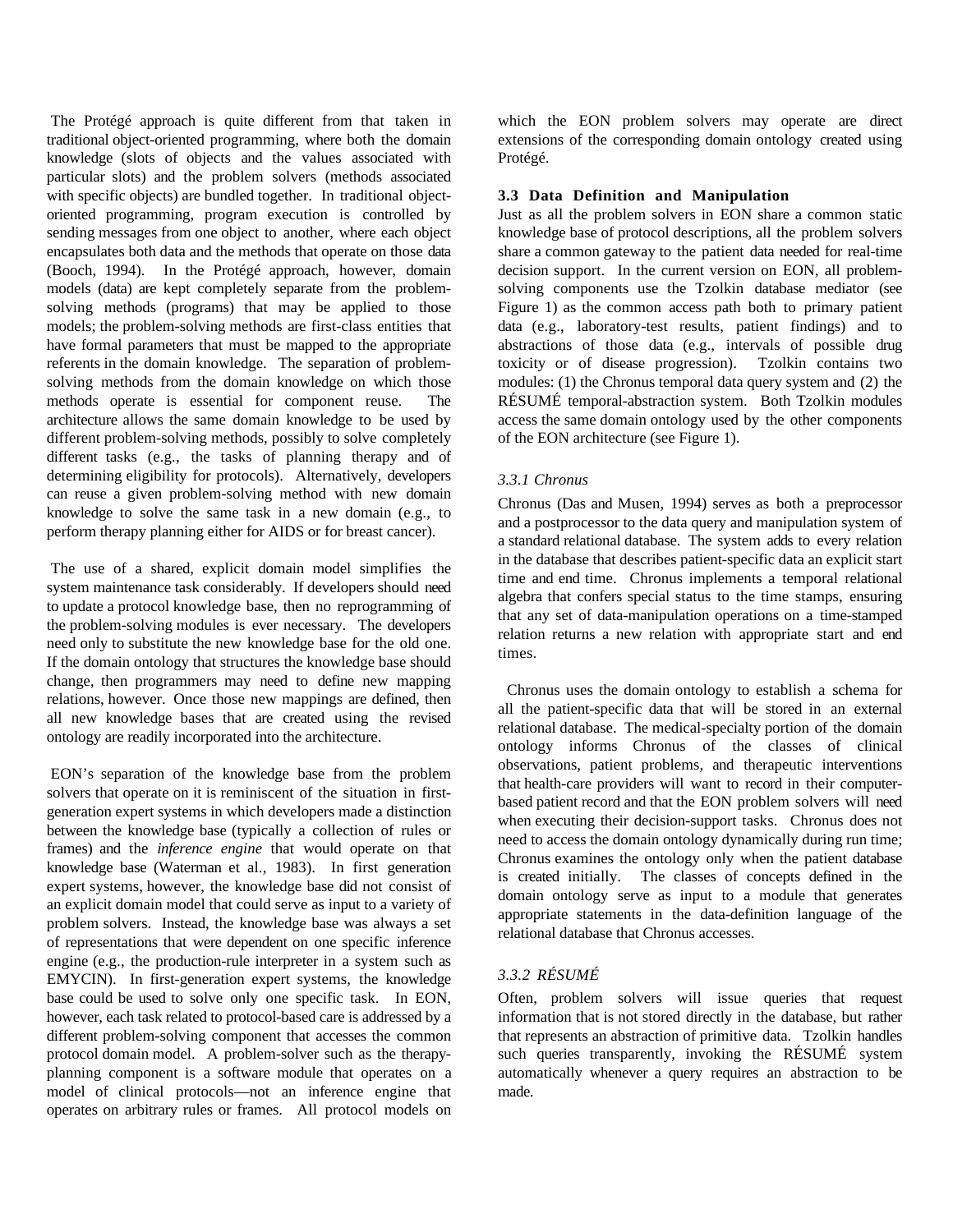| ∍<br><b>File</b>                                                                                                                   |       |                |                      |  |                       | <b>AIDS Patient Record System</b> |               |                      |                       |    |              |
|------------------------------------------------------------------------------------------------------------------------------------|-------|----------------|----------------------|--|-----------------------|-----------------------------------|---------------|----------------------|-----------------------|----|--------------|
| Help<br>Protocol Eligibility<br><b>Encounters</b><br><b>Medications</b><br>Protocols  <br>Protocols Docs<br>Patients  <br>Problems |       |                |                      |  |                       |                                   |               |                      |                       |    |              |
| Analgesic                                                                                                                          |       |                | <b>Action</b>        |  | <b>Drug Name</b>      |                                   | Dose Unit     |                      | <b>Interval Route</b> |    | Start Tirl+  |
| Anesthetics<br>Antianemic                                                                                                          |       | 0              | Continue             |  | pyrazinamide          |                                   | 1250 mg       |                      | qd                    | po | 10/1/96      |
| Antibacterial<br>Antifungal                                                                                                        |       | 1              | Continue<br>Continue |  | rifampin<br>ms contin |                                   | 600 mg        |                      | qd                    | pо | 10/1/96      |
|                                                                                                                                    |       | $\overline{2}$ |                      |  |                       |                                   | $30 \vert mg$ |                      | q12h                  | po | 5/1/96       |
| Antigout                                                                                                                           |       | 3              | Hold                 |  | ddl                   |                                   | 200 mg        |                      | bid                   | юo | 6/1/96       |
| Antihistamine                                                                                                                      |       | 4              | Continue             |  | mycelex troche        |                                   |               | $10 \, \mathrm{m}$ g | 5x/dav                | po | 7/24/96      |
| Antihypertensive<br>Antiinflammatory                                                                                               |       | 5              | Continue             |  | megace                |                                   |               | 1 UNIT               | <b>BID</b>            | юo | 7/26/96      |
| Antimycobacterial                                                                                                                  |       | 6              | Continue             |  | septra DS             |                                   |               | 1 Itablet            | qd                    | po | 7/26/96      |
| Antineoplastic                                                                                                                     |       | 7              | Hold                 |  | d4T                   |                                   | $20 \vert mg$ |                      | bid                   | po | 8/14/96      |
| Antiprotozoal                                                                                                                      |       | 8              | Continue             |  |                       | acetaminophen w/codeine           |               | $30 \,$ mg           | nil                   | po | 8/7/96       |
| Antiseizure                                                                                                                        |       | $\overline{9}$ | Continue             |  | amoxicillin           |                                   | 500 mg        |                      | tid                   | pо | 9/11/96      |
| Antiseptic<br>Antiviral                                                                                                            |       | 10             | Continue             |  | ddl 200mg             |                                   | 200 mg        |                      | bid                   | po | 9/18/96      |
| Cardiovascular                                                                                                                     |       | 11             |                      |  |                       |                                   |               |                      |                       |    |              |
| Endocrinologic                                                                                                                     |       | 12             |                      |  |                       |                                   |               |                      |                       |    |              |
| Gastrointestinal                                                                                                                   |       | 13             |                      |  |                       |                                   |               |                      |                       |    |              |
| Immunologic<br>Investigational drud                                                                                                |       | 14             |                      |  |                       |                                   |               |                      |                       |    |              |
| Muscle relaxants                                                                                                                   |       | 15             |                      |  |                       |                                   |               |                      |                       |    |              |
| Nutrition compound                                                                                                                 |       | $\overline{ }$ |                      |  |                       |                                   |               |                      |                       |    | ۰            |
| $\Box$ Save                                                                                                                        | Reset |                | <b>X</b> Remove      |  |                       |                                   |               |                      |                       |    |              |
| <b>Patient Id: 386430</b>                                                                                                          |       |                |                      |  |                       |                                   |               |                      |                       |    | (Unlicensed) |
| 口切<br>Unsigned Java Applet Window                                                                                                  |       |                |                      |  |                       |                                   |               |                      |                       |    |              |

*Figure 4: A Java-based clinical interface for EON. Although EON is designed to be embedded within a variety of clinical information systems, we have experimented with the EON components in our laboratory using a user interface accessible via the World-Wide Web. The portion of the interface represented here allows clinicians to enter and revise a patient's current drug presciptions. The domain ontology (see Figure 5) includes a taxonomy of drugs, a portion of which is represented in the left-hand side of the clinical-interface display.*

 As described in detail elsewhere (Shahar, in press), the RÉSUMÉ system requires specific, well defined knowledge about the primary data that it abstracts, and, in turn, about the resulting abstractions—which RÉSUMÉ can use to generate further abstractions. For each class of data or abstraction, RÉSUMÉ needs to know certain temporal-semantic properties. For example, these properties include whether two contiguous temporal intervals that describe the same kind of event (e.g., two episodes of *anemia* or two episodes of *seizures*) may be described as one longer interval. (The episodes of *anemia* may be combined into a longer interval, but the episodes of *seizures* should be viewed separately.) Other properties include whether *subintervals* of the event necessarily hold true (e.g., *anemia* during a given interval implies *anemia* during any portion of that interval, whereas *labile hypertension* during an interval does not imply *labile hypertension* during every subinterval), and mathematical functions that define the probability that, when equal measurements of some clinical parameter are made at two

points separated in time, the parameter's value is the same throughout the intervening interval. All these properties of clinical parameters are defined declaratively in a parameter ontology, where each semantic property is represented explicitly as a specific attribute of each class. Although this parameter ontology was represented as a separate entity in the original version of RÉSUMÉ (Shahar and Musen, 1996), the Tzolkin mediator uses an enhanced version of RÉSUMÉ that accesses the necessary temporal-semantic knowledge directly from the domain ontology that informs the operation of all the other EON components.

 The medical-specialty portion of the EON ontology includes the enumeration of laboratory tests, clinical signs and symptoms, and therapeutic interventions that may be applied to individual patients who may be the subjects of the clinical protocols about which the EON components can reason. Unlike a controlled medical terminology, which merely will list individual vocabulary elements (and, often, their associated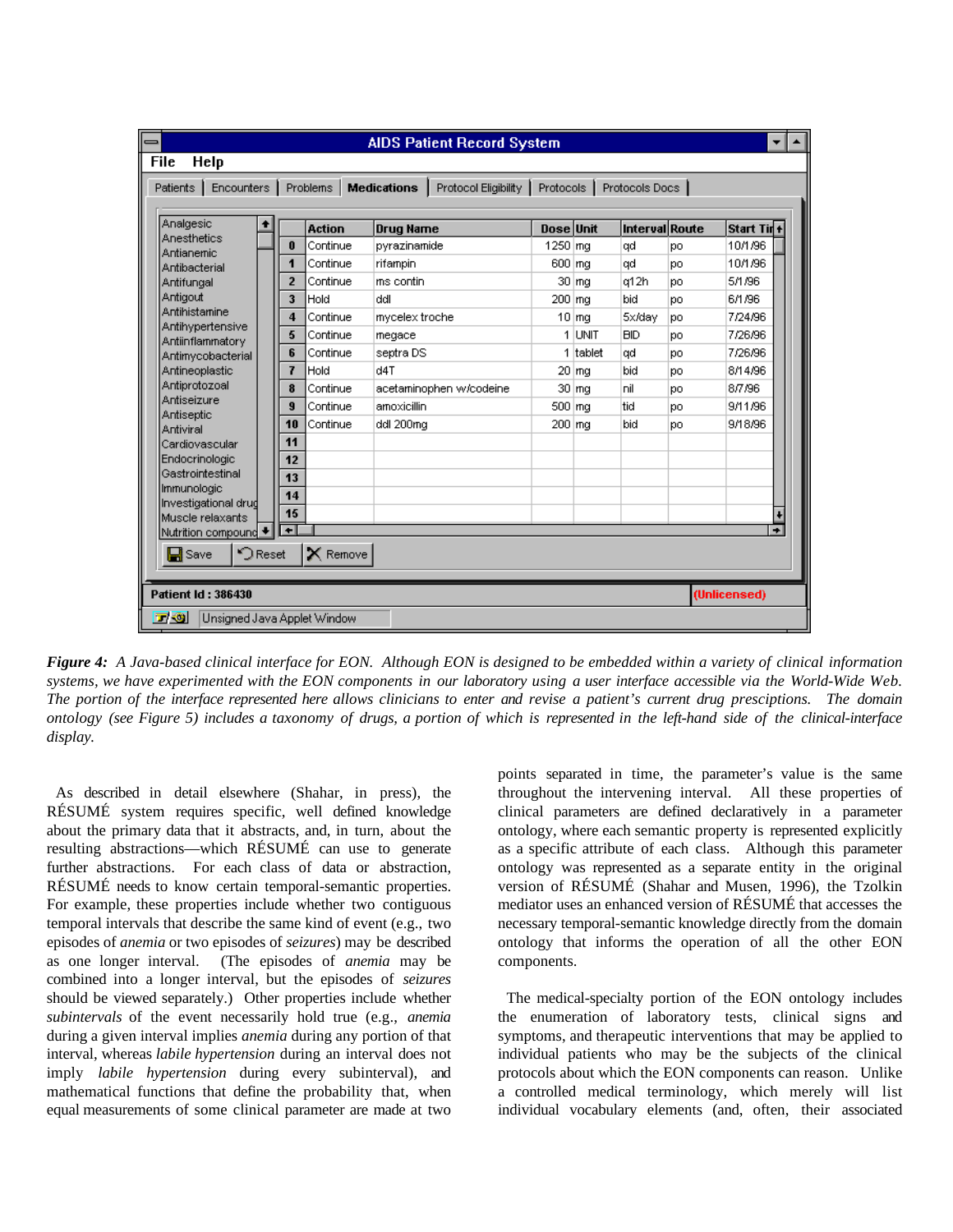codes), the EON domain ontology provides a rich structure that defines the semantic properties of each element as required by the RÉSUMÉ temporal-abstraction system. The additional semantic information about the elements of the ontology can be accessed by all the problem-solving elements of EON. Thus, although probabilistic information regarding the expected persistence of data values is included in the domain ontology specifically for the benefit of the RÉSUMÉ system, such descriptors can be used by other components—for example, the clinical information system that embeds the EON architecture, which may need to make decisions regarding the *display* of data values that have a temporal dimension.

#### **3.4 Clinical Information System**

The EON architecture comprises a set of CORBA-compliant modules that we have designed to be embedded within a variety of clinical information systems. An earlier version of EON (Musen et al., 1996), for example, was implemented within the T-HELPER system for protocol-based care of patients with AIDS (Musen et al., 1992). In our current work, we have created a Java-based clinical-information-system interface that replicates much of the functionality of the T-HELPER interface, but which is accessible in a distributed manner via the World-Wide Web (Figure 4).

Because the domain ontology is stored in a declarative manner that makes it easily accessible, any information system that embeds the EON components can also retrieve concept descriptions from the ontology. Many distinctions made by the medical-specialty portion of the ontology are relevant to the clinical information system. For example, the taxonomy of drugs that is relevant to the given medical specialty can be used by the clinical information system to guide the user's entry of prescriptions. The categorization of drugs that appears in the clinical user interface in Figure 4 is thus directly informed by the portion of the domain ontology shown in Figure 5. The same domain ontology is used by the problem-solving components (e.g., by the eligibility-determination module, when it uses the domain ontology to determine the individual drugs that may belong to a given class to decide whether a patient's current drug treatment excludes him from a particular protocol). Other elements of the medical-specialty portion of the ontology that may be beneficial to the clinical user interface include the classes of patient signs and symptoms that may be used to guide entry of clinician progress notes (Musen et al., 1995b), and the classes of laboratory tests that may be used both for order entry and results reporting. Thus, the shared ontology, which is essential for execution of the various decision-support modules in EON, also can be useful in fashioning the user interface accessed by health-care workers who may rely on EON's decision making elements for rendering protocol-based care.



*Figure 5: The drug taxonomy from the AIDS medicalspecialty ontology. Every medical-speciality component of an EON domain ontology includes a specialty-specific classification of commonly prescribed drugs. This component of the domain ontololgy not only is available to the decision-support modules in EON, but also can inform the clinical user interface (see Figure 4).*

### **4 Discussion**

Our laboratory developed the Protégé methodology primarily as a general approach for the construction of knowledge-based systems. The use of explicit, reusable and sharable ontologies, domain models, and problem-solving components has broad applicability in general software engineering, however. Our work demonstrates that, once developers fashion an ontology that captures the basic concepts and relationships among concepts in a given application area, that ontology can guide the execution of large numbers of general software components that contribute to a final system. In the case of EON, for example, we have seen that the original domain ontology defines the semantics of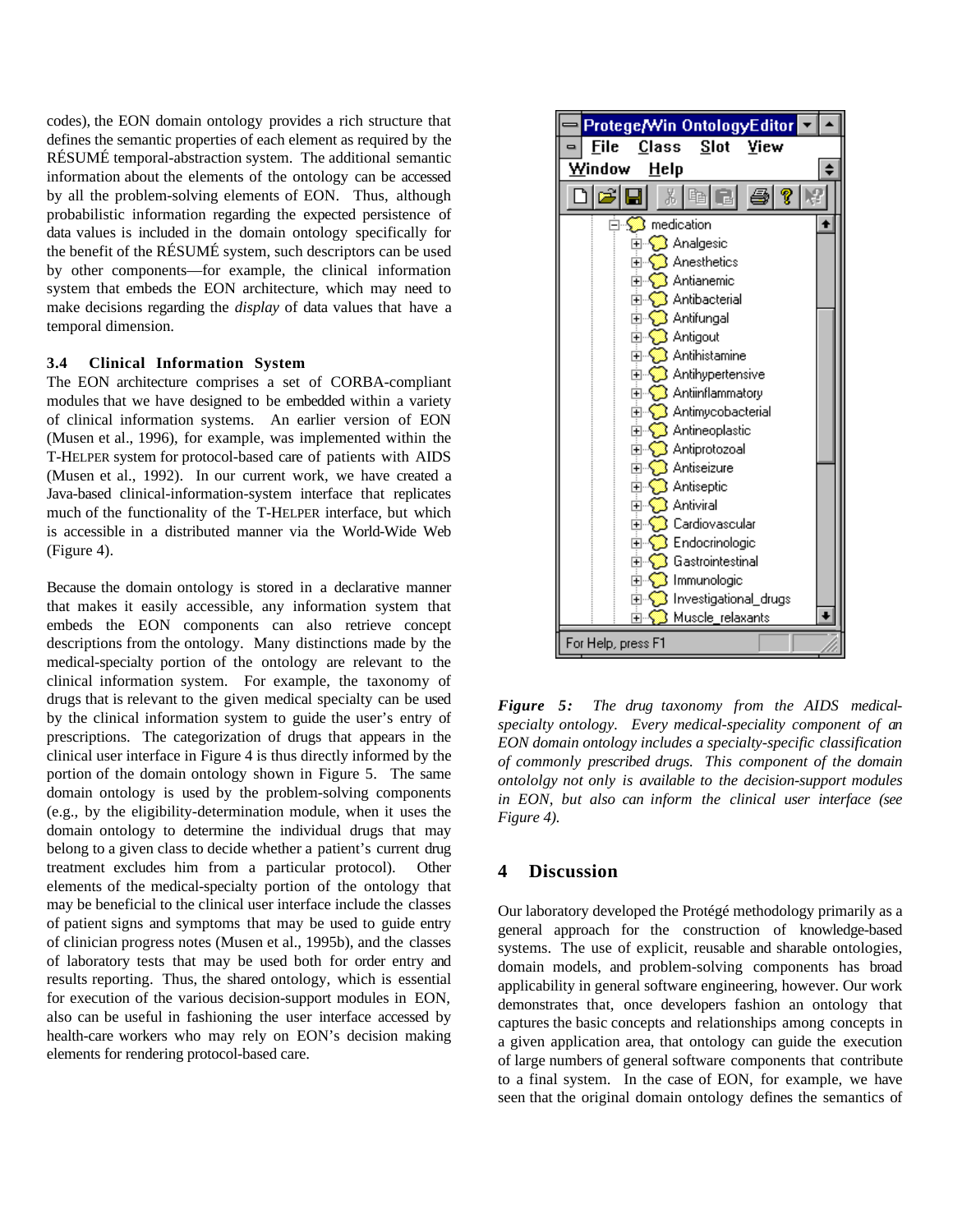the knowledge-acquisition tool that allows developers to enter individual protocol descriptions (i.e., the instantiated domain models that provide static inputs to the EON components at run time). Furthermore, the domain ontology defines the database schema used by the Chronus component of the Tzolkin mediator, as well as the properties of the clinical parameters processed by the RÉSUMÉ component. Although EON has been designed as a collection of CORBA-compliant *middleware* components, any clinical information system that embeds EON also can take advantage of the domain ontology, as demonstrated by our Java-based EON front end (see Figure 4). Thus, all the components of the EON system interoperate with a single, shared representation of the static knowledge that defines the application area.

#### **4.1 Ontologies and Software Engineering**

The reuse of the domain ontology throughout the EON system has important advantages. The most apparent benefit is the ease of system maintenance that results from having only a single locus of information that developers must update when the application area evolves. In a given medical discipline for which EON might be used to assist protocol-based care, system maintainers can respond to the advent of new classes of laboratory tests, clinical interventions, or patient descriptions simply by updating the domain ontology (see Figure 2), and then allowing the changes to propagate throughout the system components. This pattern of maintenance clearly is much simpler than requiring developers to examine every module in a large system for possible references to the modified domain knowledge and to reprogram each component as necessary.

 Each problem-solving component in the EON system has a clearly identified source for the domain knowledge that the component operates on—namely, the protocol knowledge base. The task that each component performs is defined independently of the entries either in the protocol domain knowledge bases or in the domain ontology. The relationships among all the EON components are well delineated, and debugging of the overall system is correspondingly enhanced. Indeed, assuming that the reusable problem-solving components such as the therapy planner and the eligibility-determination system are fully tested and reliable, when run-time errors occur, it is easy to trace the failure either to a faulty proposition in the protocol domain knowledge base, or to a misconceptualization in the domain ontology.

 Given that the EON components may operate in a variety of clinical application areas, and that application areas themselves evolve over time, there may be several sets of domain ontologies (and, correspondingly, a large number of different protocol domain models derived from those ontologies) with which the EON components may need to interact in a particular installation. Despite potential problems in version management, all domain ontologies and protocol models can be

stored in a compartmentalized fashion, separate from the problem-solving components that operate on them. As a consequence of this modularization, the principal requirement at run time simply is to assure that the relevant ontology and protocol domain models are being used to inform the other EON components. Our research group, like several other teams of investigators (Gruber, 1993; van Heijst et al., 1995), continues to explore new approaches for archiving, indexing, and retrieving appropriate selections from on-line libraries of domain ontologies.

 Investigators in the area of software engineering increasingly emphasize the importance of making ontologies and domain models explicit when building computer programs (Sutcliffe, et al., 1996; Regoczei and Plantinga, 1987; Hayes-Roth, 1994). For example, the Domain-Specific Software Architectures (DSSA) program recently supported by the United States Defense Advanced Research Projects Agency has had as its centerpiece the notion of building software artifacts by first defining an appropriate domain ontology and domain model (Hayes-Roth, 1994). The DSSA philosophy is that software engineers should construct an explicit, semiformal domain description as one of the first steps in designing a system. The domain model (which primarily defines concepts and relationships, and which thus is more like an ontology) provides an exhaustive catalogue of the domain concepts about which the software will need to be concerned. In the DSSA approach, the domain model (ontology) is an external source of documentation to which developers can refer when implementing their code. As new pieces of program code are written, the programmers can refer to the domain model to ensure that their software's references to elements in the application area are internally consistent, and that no new domain concepts get written into the software without first documenting those concepts in the domain model.

 The Protégé approach takes the DSSA methodology one step further, by asking software engineers to represent the domain ontology in a machine-readable format. The list of concepts and relationships is available not only to provide system documentation, but also to inform the knowledge-acquisition system, the database system, and the problem solvers that operate on the domain knowledge in a direct and transparent fashion. Of course, a consequence of this additional functionality is that developers must represent the domain ontology in a restricted, formal language.

 The Protégé Ontology Editor enforces considerable structure on the way in which developers define domain concepts. We believe that this degree of rigidity is quite justified, given the benefits that result from the availability of domain ontologies and domain models in machine-processable form. Other recent methodologies for development of knowledge-based systems, such as commonKADS (Schreiber et al., 1994) and GAMES II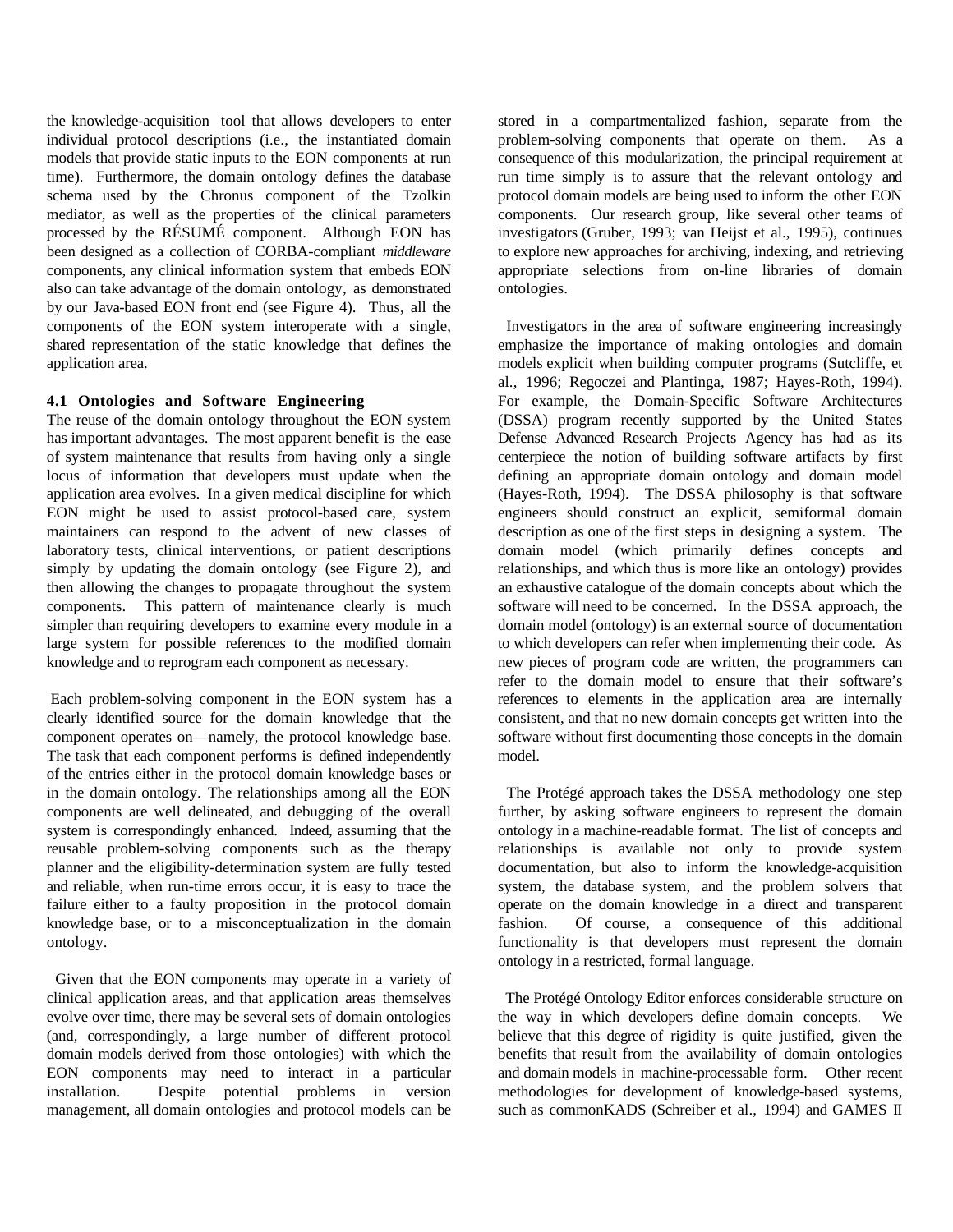(van Heijst et al., 1995) have adopted similar views on the role of machine-readable domain ontologies in the systemdevelopment process.

 The language for expressing ontologies in Protégé is a framebased representation system in which classes have slots of defined cardinality and data type. Slots may have data types such as integer, float, string, or Boolean, or may take on values that represent instances of other classes in the ontology (e.g., when class called *prescription* has a slot called *drug-prescribed* that takes on as values instances of another class called *drug*). When the data type of a slot is *instance*, the ontology-definition language allows the developer to set explicit constraints on the classes whose instances are allowed as values for that slot. When the data type of a slot is *string*, the language allows the user optionally to specify a grammar that restricts the kinds of strings that may be used as values for that slot. Some ontologydefinition systems such as Ontolingua (Gruber, 1993) allow developers to enter arbitrary logical expressions (axioms) to place further constraints on slot values (e.g., an axiom such as a *prescription* may not specify *intravenous* administration of a *drug* if the form of the drug is *tablet*). Protégé currently does not have the facility to support general axioms, specifically because Protégé has no way of enforcing such arbitrary constraints (e.g., by preventing a user from entering a prescription for oral administration of an injectable drug). In Ontolingua, such axioms provide the developer with documentation of semantic relationships, but are not enforced by the computer system. We believe that axioms should provide more than documentation, however, and that knowledge-acquisition tools should be able to use such axioms to check for semantic inconsistencies in the information that users enter. We currently are investigating the possibility of incorporating into our ontology-representation system a constraint language that is more restrictive than the one available in Ontolingua (which assumes full first-order logic), so that constraints on elements of the ontology can be verified by the computer in a tractable manner. The sanctioning rules in GRAIL (Rector et al., 1993) constitute one such restricted constraint language, although constraints in GRAIL are tied to the semantics of particular kinds of medical concepts. For our Protégé work, we are seeking a constraint language that can put restrictions on the classes and instances of an arbitrary ontology, but that will not require the use of complex theorem proving to evaluate expressions.

### **4.2 Maintaining the Semantics**

The Protégé methodology requires developers to construct domain ontologies as organizing frameworks for their softwaredevelopment activities. Our approach does not prescribe a means for developers to build those ontologies in the first place. We view ontology development fundamentally as a creative, modeling activity, and recognize that the distinctions that developers will make about a given application area typically are ad hoc and motivated by the kinds of tasks that the developers

envision information technology will address (Musen, 1992). For example, our empirical experience when creating an ontology of clinical concepts for a computer-based progress-note system confirms that a physician can construe patient-specific descriptors in highly idiosyncratic ways, based on how the physician might foresee using those descriptors in practice (Musen et al., 1995b). The result is that there is no canonical model for how ontologies for any particular application area should be defined. The ontological distinctions that system builders make necessarily reflect the distinctions that they anticipate end users will need to make in their work.

 Computers are vehicles for communication. When developers construct a domain ontology, they are defining the basis of communication between the developers and the computer system's end users. Winograd and Flores (1986) refer to the terms that constitute such an ontology as a *systematic domain*, a collection of symbols with precise, agreed-upon semantics shared by all people who may interact with the computer—developers, end users, and maintainers. In this sense, the terms that form the basis for Protégé's domain ontologies constitute systematic domains. The ontologies add to the terms of these systematic domains explicit representations of some of the salient semantic relationships among concepts, including taxonomic and partonomic relationships, and constraints on cardinality and data type. Ultimately, however, the semantics of the concepts themselves (e.g., "What is a *prescription*?", "What is a *drug*?") are not declared in the ontology, but are part of the assumed background knowledge that allows both developers and users to interpret the contents of the ontology in the first place. Even when an ontology includes axioms about the necessary and sufficient conditions required to classify each concept (e.g., as in a description logic; Campbell et al., 1996), the symbols used to define those conditions typically lack explicit semantics themselves, and ultimately it is the shared background of the developers and users that allows these individuals to interpret the full meaning of each concept in the ontology.

 This reliance on shared background to interpret the meanings of terms in a systematic domain is not an arcane issue: This phenomenon is reflected in every interaction that every user may have with every computer system. As Norman (1986) cogently describes, the developer of a computer system has a mental model of what she wants to communicate to the end user who interacts with the finished piece of software. (In the case of EON, the developers have a mental model of how the different problem solvers will assist with aspects of protocol-based care.) End users of the software perceive the behavior of the computer, and from that behavior infer their own mental model of what it is that the original software developer intended to communicate. For example, the end user of a clinical information system containing the EON components may be informed that certain patients are *potentially eligible* for a given protocol. Because the term *potentially eligible* has a precise meaning defined in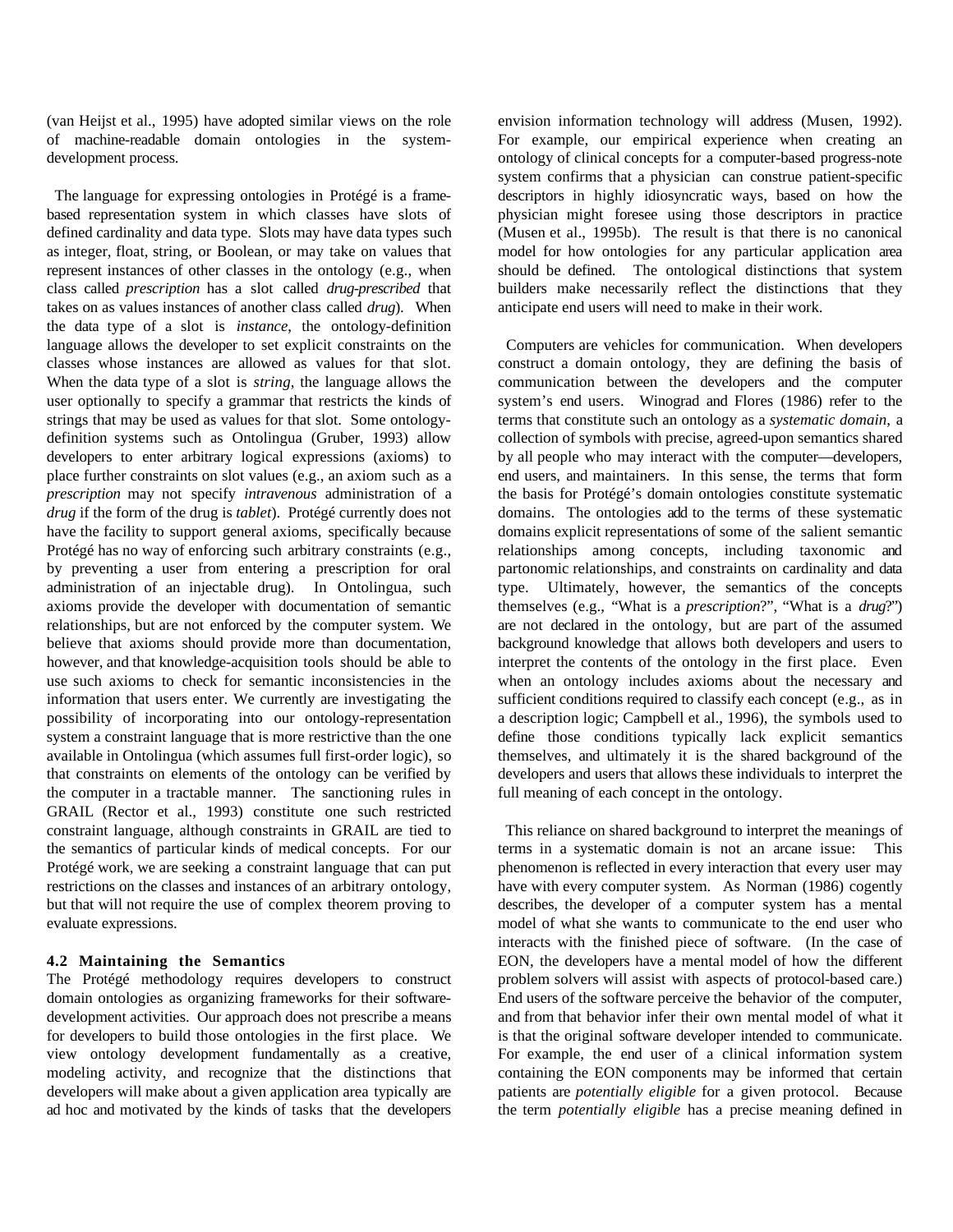terms of specific logical operations on protocol eligibility criteria and patient data, the end user must develop his own ©1mental model of what *potentially eligible* means in the context of interacting with the system that contains EON. In general, for end users to be fully effective in interacting with the computer, they must be able to develop mental models of protocol-eligibility determination that match the mental models of those developers (1) who created the ontology of protocoleligibility terms and (2) who encoded descriptions of the eligibility criteria of specific protocol in terms of that ontology.

 All interactions with the decision-support elements of the EON system require end users to develop mental models of the meanings of the terms used to communicate protocol-specific advice. These meanings are the same as those ascribed to the concepts in the domain ontologies that guide the whole softwareengineering process. Whereas a domain ontology developed using Protégé serves the important functions of cataloging the relevant domain concepts and of defining a subset of relationships among those concepts, much of that ontology's semantics unfortunately must remain implicit in the mental model of the developer. It is the developer's common background with his user community, however, that allows the users to apprehend those implicit semantics by observing the computer's behavior and thus constructing their own mental models of the developer's intentions.

 The notion that so much of an ontology's semantics can be underspecified seems at odds with the formal representation systems used in Protégé and other approaches to construct domain ontologies in the first place. Clearly, there is an assumption that, by representing the ontology in logic, developers can assure well-specified semantics. Unfortunately, however, no representation system can overcome these semantic difficulties. There is an allure when using systems such as Ontolingua to enhance the representation of ontologies by specifying multiple axioms for each class to define logical relationships that are not captured directly in the frame hierarchy. Even if it were possible to specify semantic relationships completely, however, those declarative semantics become undone when the domain ontology is interpreted by a problem-solving method, such as EON's therapy planner or eligibilitydetermination module. Because problem-solving methods are procedural components, they apply operational semantics to the data structures that they process—disregarding any declarative specifications that the methods otherwise cannot interpret.

#### **4.3 Ontologies and Terminologies**

Standard controlled terminologies such as the ICD lack the explicit structure and declarative relationships found in the ontologies processed by Protégé. Controlled terminologies may specify hierarchical relationships among terms, but they do not attempt to define concepts in terms of attributes and other relationships. Some workers are attempting to impose

additional structure on controlled terminologies by various means. The Medical Entities Dictionary (MED; Cimino et al., 1994), for example, makes explicit the hierarchical relationships that exist in a number of standard terminologies in use at Columbia-Presbyterian Medical Center. Current work in the Kaiser-Permanente Medical Group attempts to add additional distinctions to an expanded version of SNOMED using description logic (Campbell et al., 1996). These efforts improve on the underlying controlled terminologies significantly by clarifying relationships among concepts and by facilitating both manual and semi-automated maintenance over time. They also provide a common database that applications programs at a given site can query to identify appropriate elements of the terminologies. In the EON architecture (see Figure 1), all components have access to the domain ontology precisely for the purpose of making these kinds of queries.

 There is a difference in the philosophy of our work, however, and that of these other investigators. When system builders create a central database of clinical concepts that can be queried by application programs built independently of that database, the application programs may make a host of assumptions about the clinical domain that are independent from the terminology stored in the database. Although it is advantageous to separate out from these programs as much of the domain-specific terminology as possible, the programs still must make many domain-specific assumptions. A results-reporting system that uses the Medical Entities Dictionary to provide standard names for laboratory tests, for example, may still have buried within it a model of clinical specimens (involving concepts such as time of collection, time of accession, normal ranges, and so on) that exists only in program code and that is not immediately inspectable or editable; an order-entry system that uses a central database of controlled terms for clinical interventions still may make many assumptions about the practice patterns of healthcare workers that are inaccessible to direct inspection. Our goal in the EON project is to maximize the knowledge about the entire clinical enterprise represented within our domain ontologies, so that there is a central, declarative representation of all the domain knowledge that any software module in the system might want to access. We seek not only an explicit enumeration of terms or clinical concepts, but also a shared resource that defines a comprehensive model of the clinical enterprise—allowing us to automate clinical tasks by using generic "shell" programs that access this shared resource to obtain essentially all their domain-specific knowledge.

 Our approach requires us to use controlled terminologies such as SNOMED as building blocks for our domain ontologies. To create an ontology for a particular area of medicine, we would not necessarily want to import all the concepts used in a given controlled terminology, but rather we would attempt to select a subset of terms relevant for the domain at hand. We thus vie w controlled terminologies—and computer-based terminology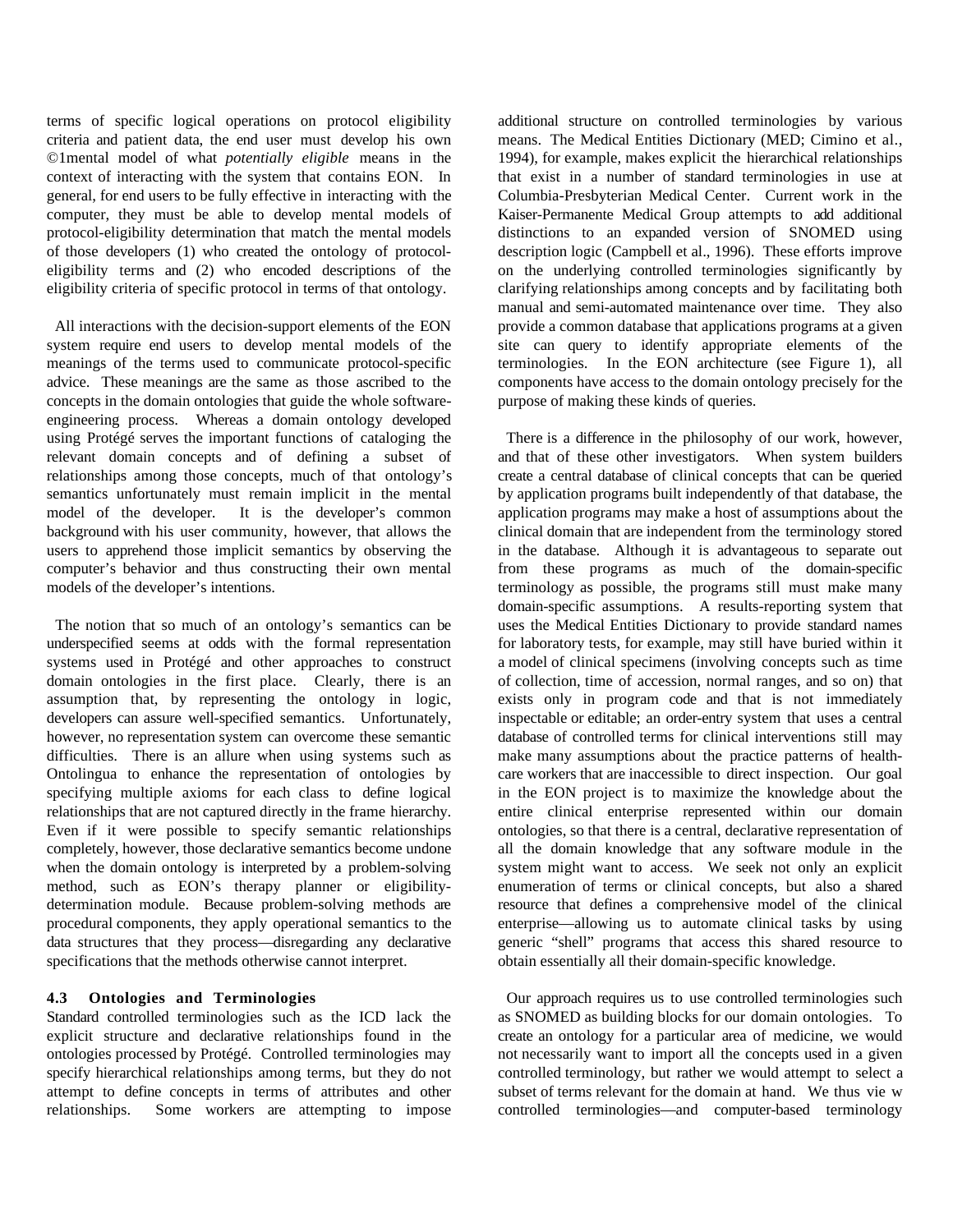servers such as the GALEN (Rector et al., 1993) and the MED (Cimino et al., 1994)—not only as resources to be used primarily by application programs, but also as essential inputs to help software engineers in the construction of the more comprehensive domain ontologies needed to build componentbased systems such as EON.

 As demonstrated by the EON architecture, separation of the domain knowledge from the problem solvers leads to a new kind of software engineering. Software engineers consolidate their domain modeling as a separate development activity, and map generic, reusable problem-solving components to their domain models in explicit ways. We already have evidence that the use of domain ontologies to generate domain-specific knowledgeacquisition tools facilitates domain modeling; our expectation is that the Protégé methodology will have measurable affects on system maintenance as well. Our component-based approach to software engineering also is readily supported by emerging standards for distributed object systems, such as CORBA.

 The current Protégé Ontology Editor does not offer the developer very much support for merging several ontologies together, or for incorporating into ontologies concepts that might be derived from some vocabulary server. Future work in our group will concentrate on principled ways to bring two or more ontologies together, and to import into our ontologies lists of concepts derived from standardized sources. Our ultimate goal is to develop the technology necessary to manage libraries of ontologies that might be downloaded from distributed servers on the Internet, and to aid software engineers in adapting those ontologies to the requirements of the applications that ultimately they wish to develop.

### **Acknowledgments**

This work has been supported in part by grants LM05708 and LM05304 from the National Library of Medicine, by a grant from the National Action Plan on Breast Cancer, and by contract N66001-94-D-6052 supported by the Defense Advanced Research Projects Agency. Dr. Musen is the recipient of National Science Foundation Young Investigator Award IRI-9257578. Samson Tu, John Gennari, and Aneel Advani participated in many valuable discussions on issues of vocabulary and ontology in Protégé and EON. Ray Fergerson and Zaki Hasan have provided superb programming support for the Protégé and EON projects, respectively.

## **References**

- Blum, B.I. (1991). The software process for medical applications. In: Timmers, T. and Blum, B.I (eds). *Software Engineering in Medical Informatics*. pp. 3–26. Amsterdam: North-Holland.
- Booch, G. (1994). *Object-Oriented Analysis and Design with Applications*. Second edition. Reading, MA: Addison– Wesley.
- Campbell, K.E., Cohn, S.P., Chute, C.G., Rennels, G.D., and Shortliffe, E.H. (1996). Gálapagos: Computer-based support for evolution of a convergent medical terminology. In: *Proceedings of the AMIA Fall Symposium*. American Medical Informatics Association. Washington, DC, October, pp. 269–273.
- Cimino, J.J., Clayton, P.D., Hripcsak, G., and Johnson, S.B. (1994). Knowledge-based approaches to the maintenance of a large controlled medical terminology. *Journal of the American Medical Informatics Association* **1**:35–50.
- Clancey, W.J. (1983). The epistemology of a rule-based expert system: A framework for explanation. *Artificial Intelligence* **20**:215–251.
- Das, A.K., Shahar, Y., Tu, S.W., and Musen, M.A. (1994). A temporal-abstraction mediator for protocol-based decisionsupport systems. *Proceedings of the Eighteenth Annual Symposium on Computer Applications in Medical Care,* Washington, DC, November, pp. 320–324.
- Das, A.K. and Musen, M.A. (1994). A temporal query system for protocol-directed decision support. *Methods of Information in Medicine*, **33**:358–370.
- Eriksson, H., Puerta, A.R., and Musen, M.A. (1994). Generation of knowledge-acquisition tools from domain ontologies. International Journal of Human–Computer Studies, 41:425– 453.
- Eriksson, H., Shahar, Y., Tu, S.W., Puerta, A.R., and Musen, M.A. (1995). Task modeling with reusable problem-solving methods. *Artificial Intelligence* **79**:293–326.
- Feinstein, A.R. (1988). ICD, POR, and DRG. Unsolved scientific problems in the nosology of clinical medicine. *Archives of Internal Medicine* **148**:2269–2274.
- Gennari, J.H., Tu, S.W., Rothenfluh, T.E., and Musen, M.A. (1994). Mapping domains to methods in support of reuse. *International Journal of Human–Computer Studies*, **41**:399– 424.